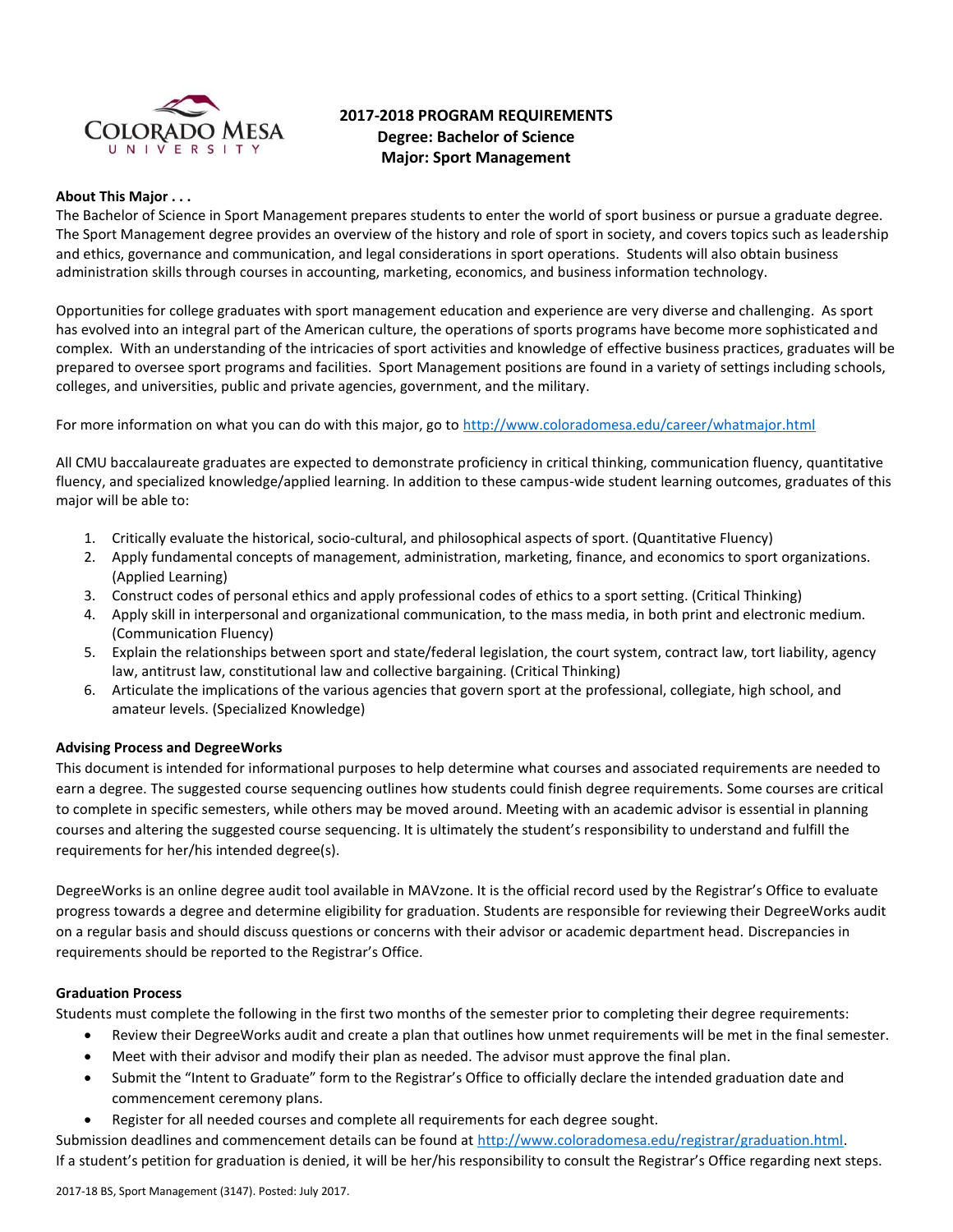# **INSTITUTIONAL DEGREE REQUIREMENTS**

The following institutional degree requirements apply to all CMU baccalaureate degrees. Specific programs may have different requirements that must be met in addition to institutional requirements.

- 120 semester hours minimum.
- Students must complete a minimum of 30 of the last 60 hours of credit at CMU, with at least 15 semester hours in major discipline courses numbered 300 or higher.
- 40 upper-division credits (alternative credit limit applies to the Bachelor of Applied Science degree).
- 2.00 cumulative GPA or higher in all CMU coursework.
- A course may only be used to fulfill one requirement for each degree/certificate.
- No more than six semester hours of independent study courses can be used toward the degree.
- Non-traditional credit, such as advanced placement, credit by examination, credit for prior learning, cooperative education and internships, cannot exceed 30 semester credit hours for a baccalaureate degree; A maximum of 15 of the 30 credits may be for cooperative education, internships, and practica.
- Pre-collegiate courses (usually numbered below 100) cannot be used for graduation.
- Capstone exit assessment/projects (e.g., Major Field Achievement Test) requirements are identified under Program-Specific Degree Requirements.
- The Catalog Year determines which program sheet and degree requirements a student must fulfill in order to graduate. Visit with your advisor or academic department to determine which catalog year and program requirements you should follow.
- See "Requirements for Undergraduate Degrees and Certificates" in the catalog for a complete list of graduation requirements.

### **PROGRAM-SPECIFIC DEGREE REQUIREMENTS**

- A 2.5 GPA is required in the major courses.
- A "C" or higher is required in all major courses.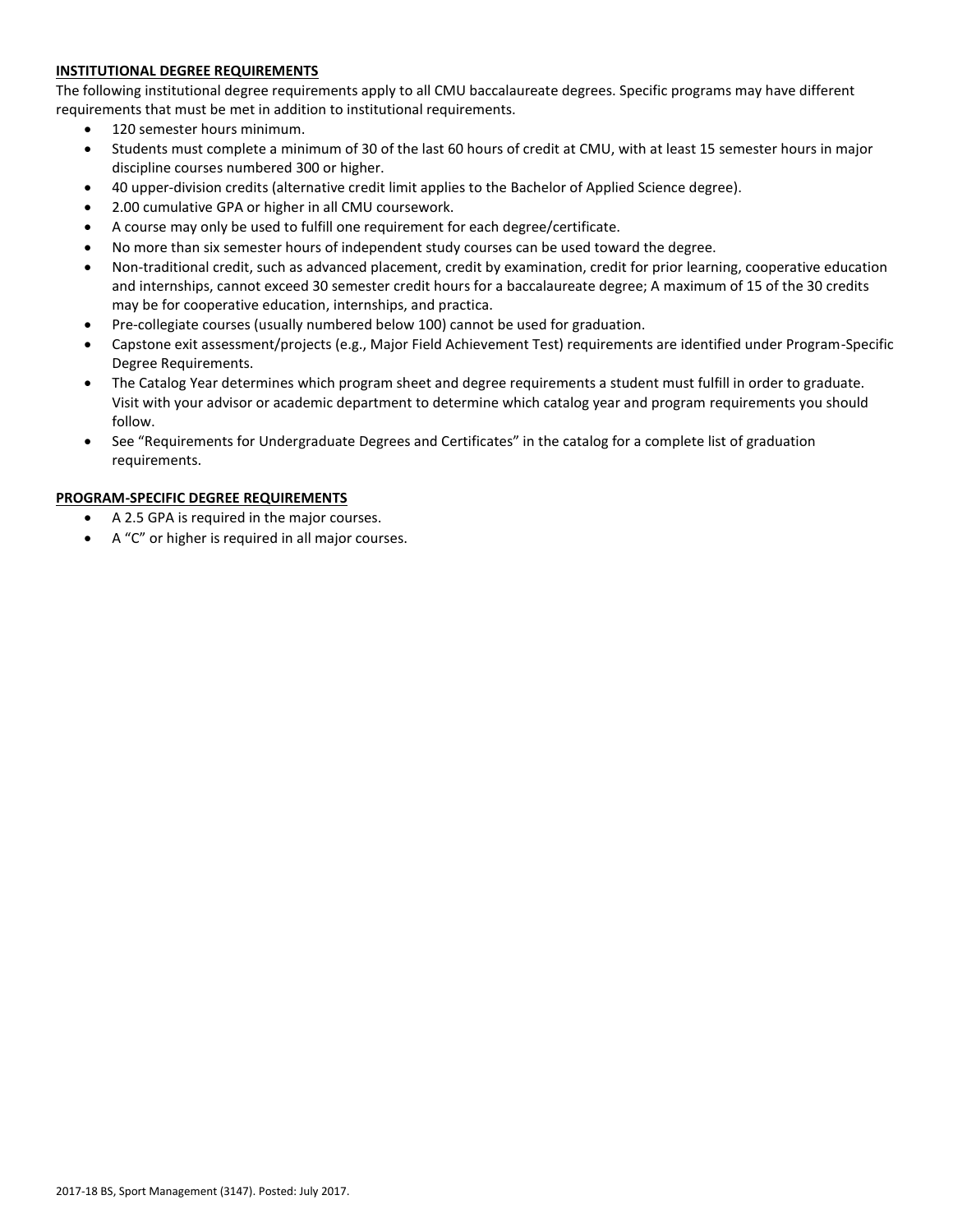## **ESSENTIAL LEARNING REQUIREMENTS** (31 semester hours)

See the current catalog for a list of courses that fulfill the requirements below. If a course is an Essential Learning option and a requirement for your major, you must use it to fulfill the major requirement and make a different selection for the Essential Learning requirement.

**English** (6 semester hours, must receive a grade of "C" or better and must be completed by the time the student has 60 semester hours.)

- ENGL 111 English Composition (3)
- ENGL 112 English Composition (3)

**Mathematics** (3 semester hours, must receive a grade of "C" or better, must be completed by the time the student has 60 semester hours.)

 MATH 113 - College Algebra (4) or higher 3 credits apply to the Essential Learning requirements and 1 credit applies to elective credit.

### **Humanities** (3 semester hours)

 $\Box$  Select one Humanities course (3)

### **Social and Behavioral Sciences** (6 semester hours)

- $\Box$  Select one Social and Behavioral Sciences course (3)
- $\square$  Select one Social and Behavioral Sciences course (3)

### **Natural Sciences** (7 semester hours, one course must include a lab)

- $\Box$  Select one Natural Sciences course (3)
- $\Box$  Select one Natural Sciences course with a lab (4)

### **History** (3 semester hours)

 $\Box$  Select one History course (3)

### **Fine Arts** (3 semester hours)

 $\Box$  Select one Fine Arts course (3)

# **OTHER LOWER-DIVISION REQUIREMENTS**

# **Wellness Requirement** (3 semester hours)

- $\Box$  KINE 100 Health and Wellness (1)
- $\Box$  Select one Activity course (1)
- $\Box$  Select one Activity course (1)

# **Essential Learning Capstone** (4 semester hours)

Essential Learning Capstone must be taken after completion of the Essential Learning English and Mathematics requirements, and when a student has earned between 45 and 75 hours.

- ESSL 290 Maverick Milestone (3)
- $\square$  ESSL 200 Essential Speech (1)

### **FOUNDATION COURSES** (9 semester hours)

- MARK 231 Principles of Marketing (3)
- MANG 201 Principles of Management (3)
- $\Box$  ACCT 201 Principles of Financial Accounting (3)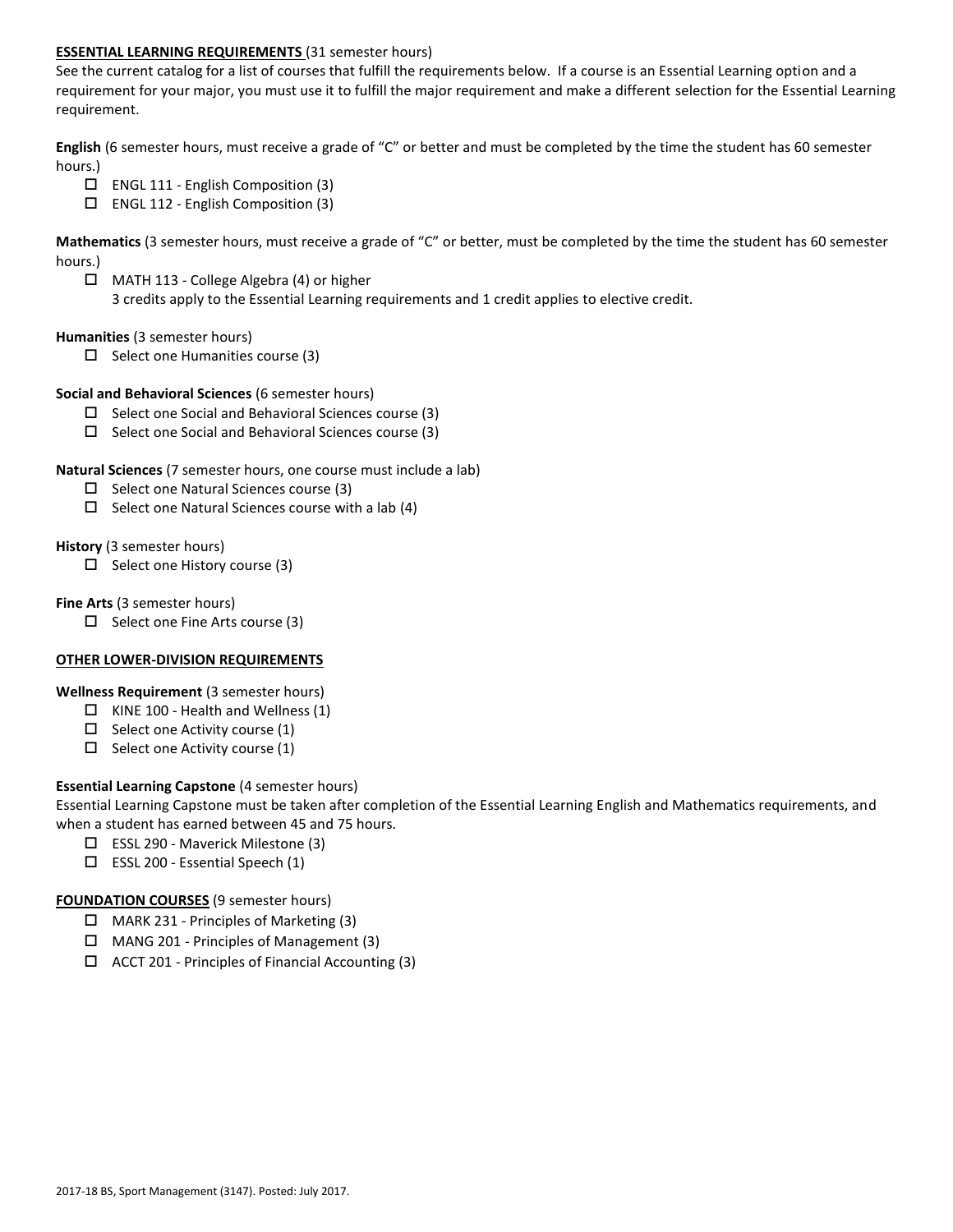# **BS, SPORT MANAGEMENT REQUIREMENTS** (52 semester hours, must pass all courses with a grade of "C" or higher.)

- $\Box$  CISB 101 Business Information Technology (3)
- $\square$  ECON 201 Principles of Macroeconomics (3)
- ECON 202 Principles of Microeconomics (3)
- $\Box$  KINE 200 History and Philosophy of Sport and Physical Education (3)
- KINE 205 Introduction to Sport Management (3)
- $\Box$  KINE 335 Sport in Society (3)
- KINE 340 Sport Operations (3)
- $\Box$  KINE 350 Leadership and Ethics in Sport (3)
- $\Box$  KINE 342 Sport Law and Risk Management (3)
- $\Box$  KINE 345 Survey of Economics and Finance in Sport (3)
- $\Box$  One of the following courses: KINE 401 - Organization/Administration/Legal Considerations in Physical Education and Sports (3) MARK 335 - Sales and Sales Management (3)
- $\Box$  KINE 402 Sport Marketing (3)
- KINE 406 Governance and Communication in Sport (3)
- $\Box$  KINE 494A Sport Management Senior Seminar (1)
- $\Box$  KINE 499 Internship (12)

**ELECTIVES** (All college level courses appearing on your final transcript, not listed above that will bring your total hours to 120 hours. 21 semester hours, 3 additional upper division hours will be needed.)

|   | $\Box$ MATH 113 - College Algebra (1) |
|---|---------------------------------------|
| □ |                                       |
| □ |                                       |
| □ |                                       |
| □ |                                       |
| □ |                                       |
|   |                                       |
|   |                                       |
|   |                                       |